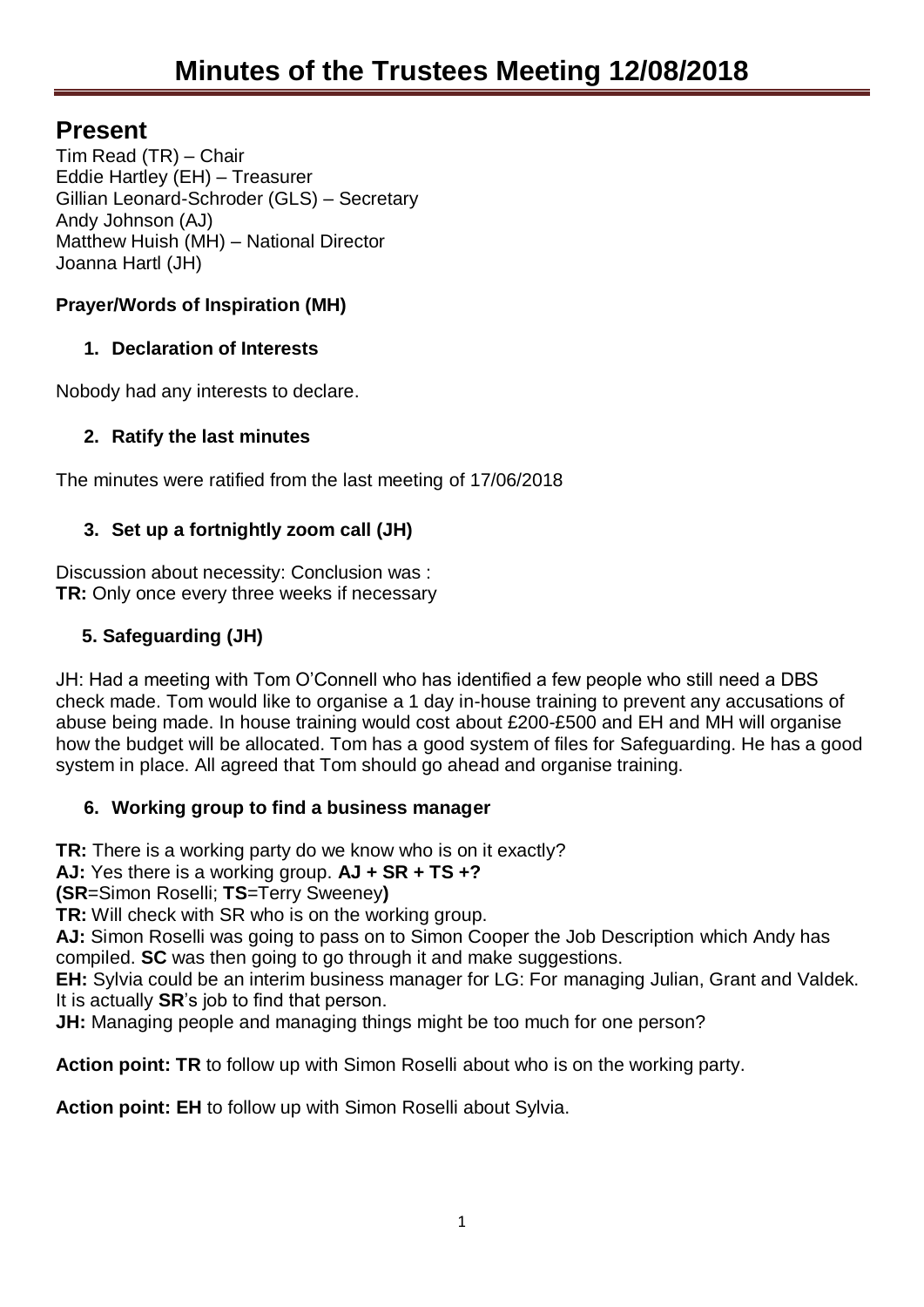## **7. LH working group – Any Progress?**

**TR:** People on working party are Simon Roselli, Terry Sweeney, William Haines, Philip Brouard, Matthew Huish, Clive Pollitt and Andy Johnson. (**SR, TS, WH, PB, MH, CP & AJ). MH:** James Claxton is interested to join.

**AJ:** Simon Roselli is chairing it, no meetings yet as SR has been away.

### **8. Solar Farm**

.

AJ: We want to keep the area next to the Won Jon burial ground...

**TR:** Showed detailed maps of areas to be used as Solar Farm. Also which areas the property developers are interested in. Maps highlighted in different colours sent by Chris Frith **TR:** It is OK for us to develop the Solar Farm as leased land. If we decide to sell land to developers we need to speak to Mike Balcomb (MB).

**JH:** What happens to the farmers who are already leasing the land from us? Where do they go & what do they do? Can we just claim the land back from them? They have a lease in place. **EH:** There is an annual relinquishment clause of 20% of the total land that we can reclaim back

from the farmer currently using it.

**TR:** Vote on solar farm taken: - all trustees voted unanimously in favour of solar farm

**Action Point: TR**: to check with **SR** about farmer Benson who has rented a lot of the land which the solar farm would use.

#### **9. Hannick's Proposal**

**AJ:** We should develop our portfolio, and choose a land developer to do this. Hannick are like an agent to push through development with a reputable company.

To lose this land would be a big wrench, and we need to know what we do with the revenue coming in.

**EH:** If we could show a way of using the money then everyone would be happy including International HQ. **JH:** Could we develop it ourselves?

**AJ:** We need to know what we are going to do with the money.

**EH**: Can we have some houses for ourselves?

**AJ:** Hannick have a timeline to work towards. We need to do a draft plan this year end 2018 to have ready by beginning of next year 2019.

They indicate submission of draft plan, and having permission to do this by beginning of 2019 **EH**: We need a working group.

It's the FC's job. CJ (Chris Jones) is not very active, which leaves **SR, TS** and **GR** (Gary Raccuja). **TR:** We need to ask SR to create a working group

**AJ:** Sounds like FC needs more members

**EH:** Trustees need to make sure they, FC, are doing their job.

**JH:** We are expecting too much from them. Their remit is to look after monies to the value of £50,000 and we're talking about millions.

**EH:** We need a team with at least 2 trustees on it.

**AJ:** volunteered to be on working party. EH should be on it too.

**EH:** Happy to be on working party

AJ: We need to make a plan about what we're going to do, to show the benefits not the losses. **JH:** Who's going to be on the working party?

**AJ:** Would like to have Chris Frith, he knows a lot. **EH & JH.** Agreed.

**Action Point TR:** Will talk to Simon Roselli and SR should set up a working party for this task.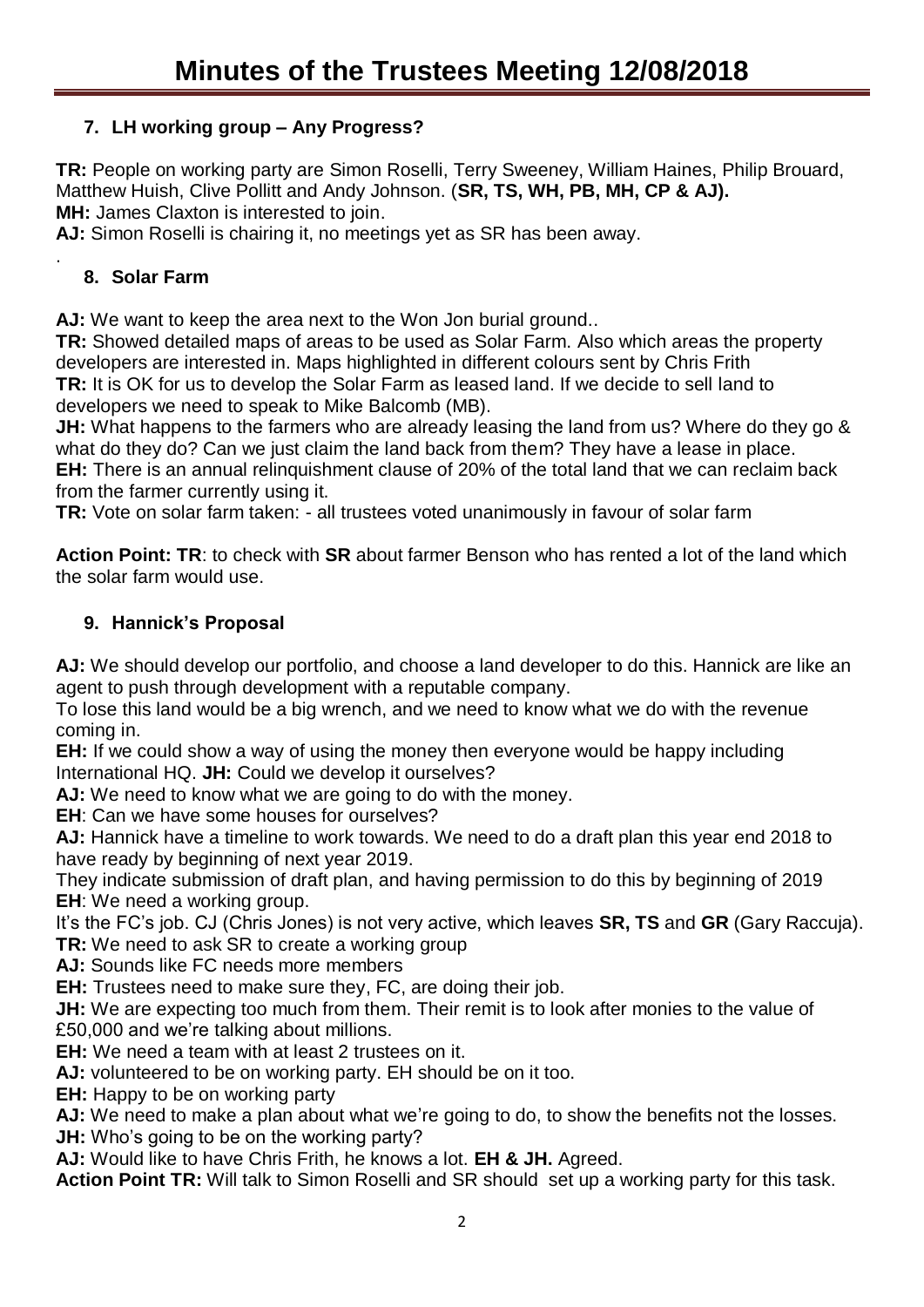### **10. Corporate Charity Status for FFWPU**

**TR:** Changing the way we run from being a charity to Company Ltd by guarantee

**EH**: We should do it at the end of the financial year. We should hit the ground running at beginning of 2019, 1<sup>st</sup> January. We need to go to BWB or another company. We need to find out what is involved.

**JH:** We need to close all the bank accounts and make new ones.

**EH:** We can review the objects of the charity at that time, at least put the name family in it.

**MH:** Wanted to know pros and cons of this change to Ltd Company.

**EH:** Explained the liability the trustees have for everything at present which would become limited if we changed to a Company Ltd by guarantee.

**JH:** Scotland has different charity laws- are the properties under these?

**EH:** Not really they are under FFWPU England

**AJ:** How long will it take?

**EH:** I could go ahead with the legal process but I can't change the constitution to a new one, TR would need to do that.

**TR:** I don't mind doing this with some people with clear minds.

**MH:** Can we change the name to Cheon Il Guk Foundation for example?

**EH:** We called it FFWPU because in 1998 worldwide everything was changed.

**MH:** There are a few people, (mainly Margaret Ali from UPF), who are on a Cheon Il Guk Council from all 5 bodies UPF, FFWPU, WAIT, WFWP, IRFF.

**EH:** All bodies are separate entities.

**TR:** We need to show that we are using the buildings for the original purpose they were intended for, and that if we give them money the purpose of this is used for what is in line with FFWPU objects.

**AJ:** So are we keeping the name of FFWPU?

**EH**: Yes, and if we give money to other bodies they have to be carrying out our goals.

**EH:** I will talk to auditors in particular Mark Powell the new auditor and then BWB.

**TR:** Who will be on the working group for the governing document?

**MH:** Volunteered his own services to be on the new working party.

**AJ:** Need clear minded people.

**MH:** NC members?

**TR:** Do we all agree? All trustees were in agreement to change from being a charity to Company Ltd by guarantee.

**Action Point: EH:** Will talk to Mark the new auditor and then BWB. 3 month time frame possible.

**Action Point: TR:** Will create working group to draw up the new governing document.

### **11. NC - Salary scale for people working for FFWPU?**

**EH:** Sylvia will work on this salary scale proposal after the AGF FC gives the budget of circa £320,000 to the NC every year

NC should award each National FFWPU's Departments' running costs.

Trustees should ultimately decide before November the final salary scale.

Figures have been sent out. We are working towards the actualisation.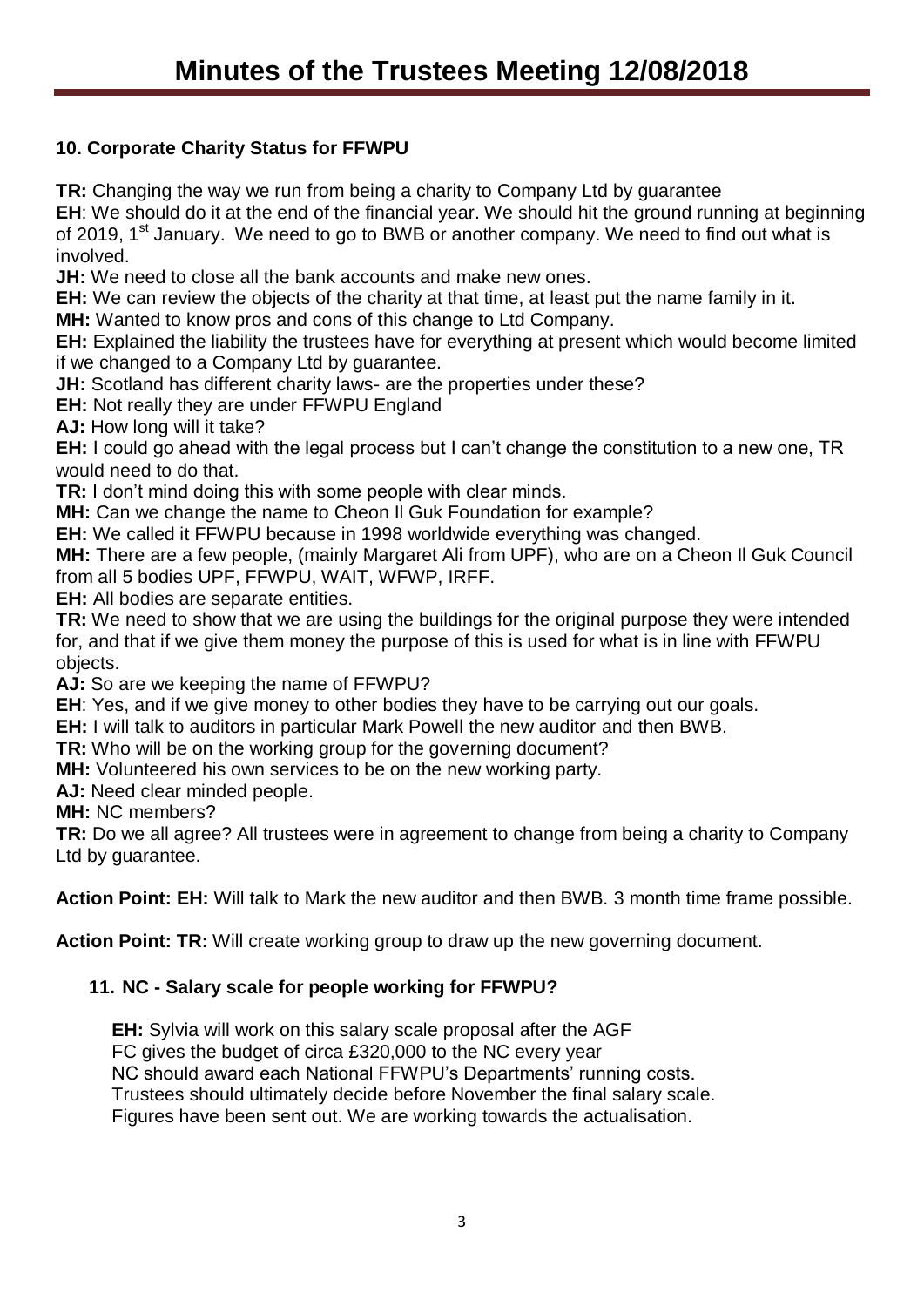#### **12. Self-Employment of Staff**

**JH:** It will be illegal to make all staff self-employed.

**EH:** Any self-employed person cannot have a self-employment with one employer for more than 12 months.

**TR:** We have to do the best for our staff.

**EH:** Sylvia will look into it.

**JH:** If anyone wants to be self-employed it's ok if they have more than one employer. If we are restructuring and changing our status, then we need to get it right and buy in professional help from an HR company first, and get a lawyer to check the contract as employment law changes rapidly. Not all employees have contracts. People have had terms of employment sent out recently.

**TR:** When we get a draft employment contract we should get it ratified by a lawyer.

**Action Point: TR:** to follow up with Sylvia, and make sure everyone has a contract of employment.

#### **13.Incorporation of the trustees (TR)**

**TR:** Instead of individuals having to sign documents, the trustees could sign as a whole.

**Action Point: TR:** to talk to EH later about this.

#### **14. Letter from Gary Raccuja (GR).**

**GR** Would like to set up a fund to support young people to go to w/s who cannot afford to go. Patrick Hanna would administer it, could we use a FFWPU bank account and claim Gift Aid.

**AJ:** This is for ESGD w/s not UK HARP. Can we use the fund for UK Harp? ESGD should not take precedence over UK Harp.

**EH:** Regions should support the individuals.

Regions could receive support back from HQ

**AJ:** Harp or Carp could receive the money from HQ

MH: Asked Gary if it would it be for UK or ESGD, 1<sup>st</sup> Gen or 2<sup>nd</sup> Gen, Any Nationality? Gary said mainly for ESGD.

**EH**: Education Outreach fund still exists with £7,750 in it.

**JH:** Could this fund be used for young people. T

**MH**: This money has been transferred to the Local Initiatives Fund

 **TR:** Conclusion: We would rather not be involved as this will be on ESGD level, but we are happy for him to go ahead separately. It has inspired us to use some of our funds to distribute to HARP and CARP.

**Action Point: TR:** will write to **GR** and let **GR** know our conclusion.

#### **Break in Meeting**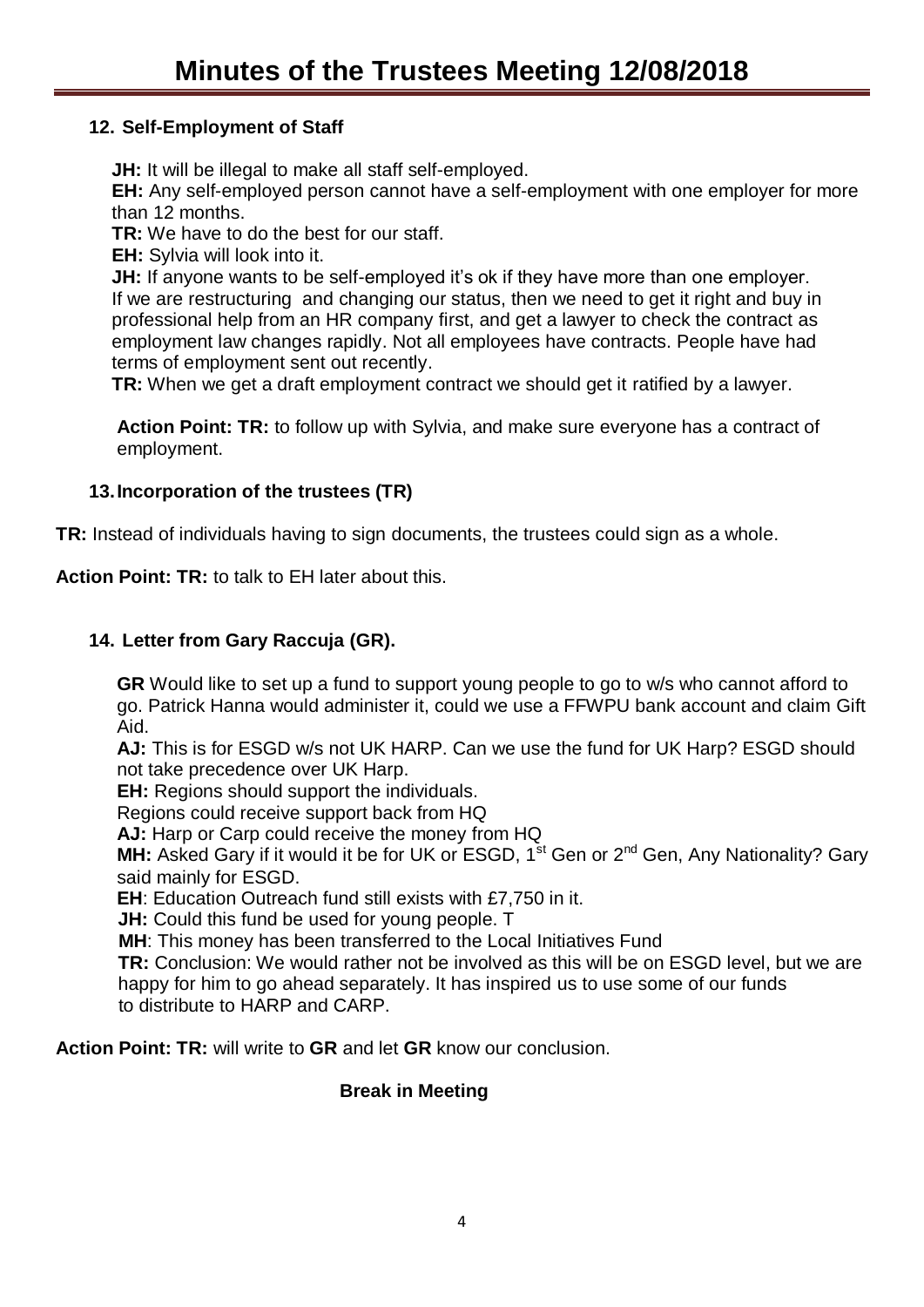# **15.Treasurer's Report**

**EH:** Audit has gone extremely well. Valuations were done according to a system

Altogether 9 different things Auditors will do their field work at the end of the month of August. They have their own deadline of end of September, no big problems. Has been in touch with Jenny from NN and auditors. No problems. Has sent out figures recently. We are in plus, but not enough plus.

**Treasurer's position**: Trying to define the role he does as a Treasurer as opposed to what he does as Finance Manager. Do we need to train a bookkeeper? Can Debbie from Natural Numbers do the job of inputting figures herself instead of checking what she receives from us? Some clarification needed there with NN.

If a potential Treasurer were to come along tomorrow then….has been making checklists about the role of Treasurer is what he is now compiling. Including Reserves and Investments Policy. Ad Hoc Fund. Policy and Procedures. Valuation procedures. Salary scales. Working with Banks etc. Doing end of year returns. Difficult to separate out the job of Finance Manager from Treasurer. Treasurer should oversee everything. Work together with Finance Manager closely. EH making a list of distinct jobs. Treasurer must be a Trustee.

**TR**: Has been talking to Huey Fisher from South London Community. She is willing to become a Treasurer.

Are all in agreement with this idea. All trustees were in agreement with this idea.

We need to also find a Finance Officer.

**MH:** Who is their line manager?

**EH:** You, MH.

**MH:** Can Business Manager be the line manager of the Finance Manager

**EH & AJ:** Not a good idea they should work together as colleagues.

AJ: They both need a line a line manager.

**GLS:** If these 2 people were outside people there is a strong possibility of embezzlement.

**EH:** If I train Huey my role as Trustee could end. I could train her in 3 months

**TR**: You should be part of the FC as Finance Manager then.

**EH**: Yes I should be.

## **16.AOB (Any Other Business)**

## **I. Trustees and FC Member Recruitment:**

**MH**: We need to recruit new members to the FC and also to Trustees.

We've advertised Treasurer position a lot.

**TR:** New young people should come to the trustee meetings and see if they can offer to help in a specific area and be observers at the meetings.

**AJ:** Just get them to come along and observe a meeting but must sign a confidentiality agreement **MH**: My brother would be really inspired if he were to come along for example. Really good idea. **AJ:** Would like to talk to people at AGF

**EH:** One to one talks would be best.

**AJ:** Can we have Trustee Badges made up "I'm a Trustee-talk to me" etc

**JH:** T shirts?

**JH:** We should send out a regular email in the FFWPU magazine requesting new Trustees and FC members.

**MH**: We need an annual report can we ask SR for one?

**EH:** We can ask him tonight.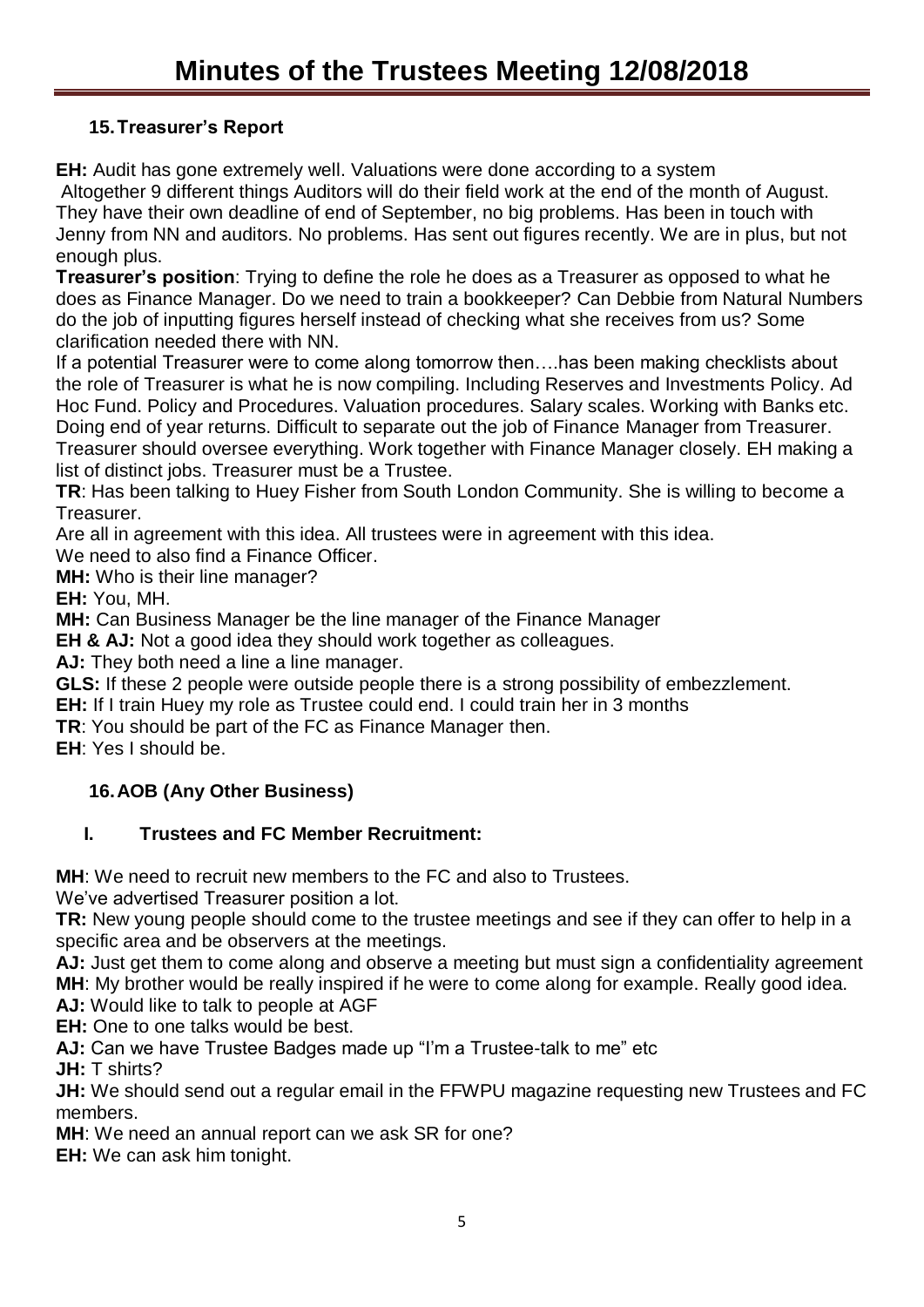### **II. Cleeve House:**

MH: I was talking to MZ from CH on 26<sup>th</sup> July 2018 and her business is floundering and one of her staff has quit.

**EH:** Her break-even point is very high. £168K p.a.

**MH:** W/S was cancelled MZ didn't get her deposit. Summer has been a disaster.

**TR:** June Darby sent a letter saying rent was too high. AJ agreed.

**EH**: said we have to prove that whoever we let the property to we have to prove that we can't get any higher rent. We wouldn't be doing due diligence. £3K is the right amount.

**AJ:** £2K would be better

**EH:** We could get SR to go to Moore Allen and ask them to give their stamp of approval to that.

**AJ**: We don't want to lose Miriam

**TR:** Carlo & Barbara took it on; no one else would do that.

**TR:** What are we going to do?

**AJ: a)** Can we get Moore Allen to write a paper saying £2K is legitimate.

**b)** If we can do that, are we able to survive with an income of just £2K

**EH:** Yes we can

**TR:** We need to get this sorted.

## **III. Church Desk Membership Data Base Issues:**

**MH:** Looking for elegant solutions for a streamlined service. Selina researched various companies. Price tag £10K for 3 years. They help churches manage themselves and grow through publicity for events, they can get staff for events. Calendar based system. Training provided for the system. **EH:** £10 for HQ and £4K for regions.

**MH:** Not necessary for regions they can plug in to HQ system

Selina's getting 2 more quotes

**AJ:** Can we get feedback from other people who have used them?

**JH:** Where does the funding come from?

**EH:** Operational fund.

### **IV. Line management:**

### **a) Who is who's line manager?**

JH: Tom and Sylvia wanted an organisation chart with line managers put into slots which are currently empty.

**TR:** Will give chart to Tom.

**JH:** Tom has offered to tweak the chart.

### **b) Who is legally allowed to line manage?**

**JH:** To resolve through research the question "Are volunteers and / or trustees legally allowed to be line managers of employees?" Free consultation with HR Company Roots. Call booked coming Monday morning free consultation.

### **c) Overall Capability / Capacity of Business/ Property Manager**

**JH:** Very suspicious of whether a business / property manager can manage all the properties and all the people who are running them.